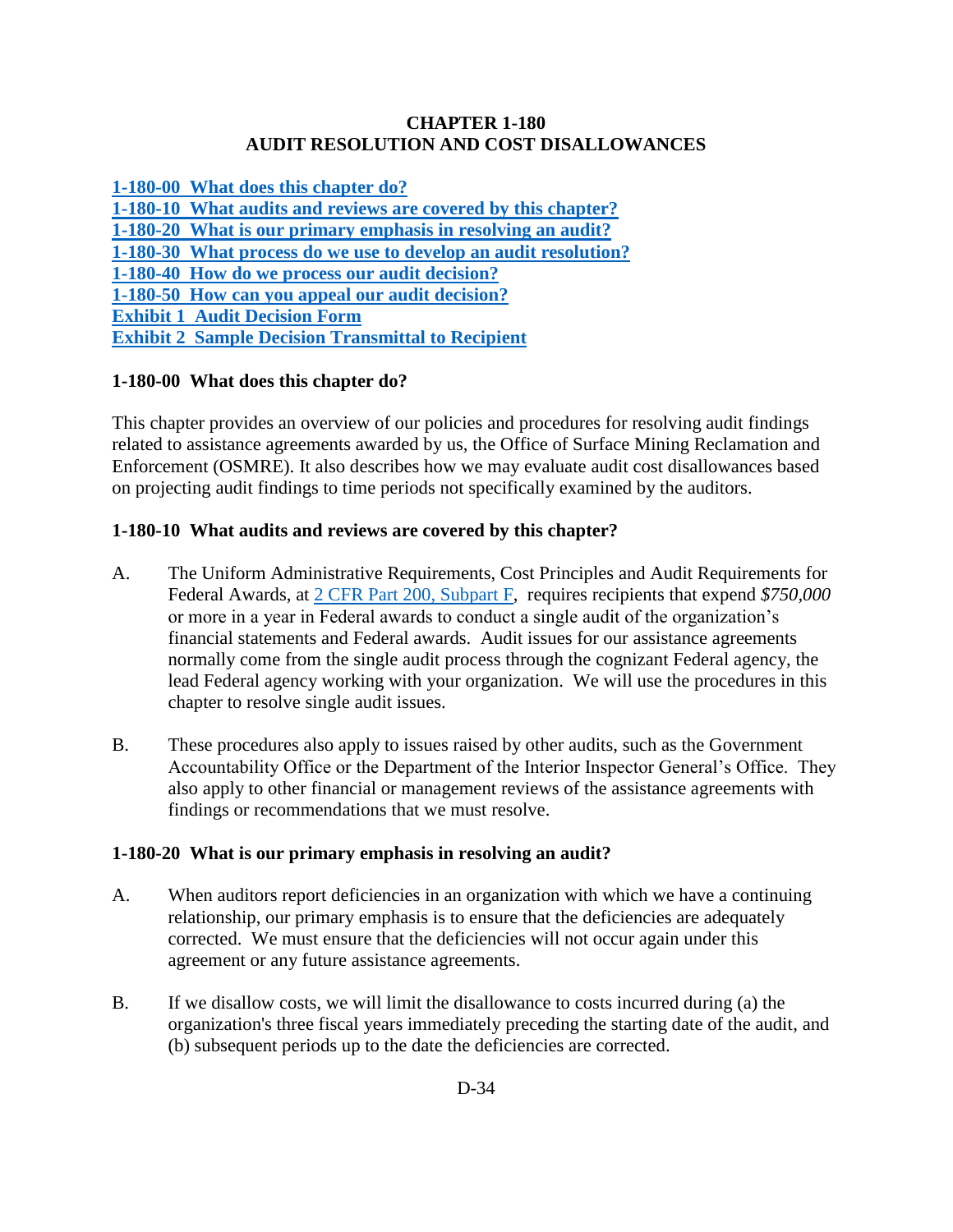For example, if an audit of a grant for the period July 1, 2009, through June, 30, 2010, found deficiencies in a recipient's management system and questioned cost amounts based on extending the findings to earlier or later grants, we would limit the disallowed costs as follows.

| Date audit started:                         | December 12, 2010                   |
|---------------------------------------------|-------------------------------------|
| Organization's three previous fiscal years: | July 1, 2007, through June 30, 2010 |
| Date deficiencies corrected:                | July 1, 2011                        |
| Limitation on cost disallowances:           | July 1, 2007, through June 30, 2011 |

#### <span id="page-1-0"></span>**1-180-30 What process do we use to develop an audit resolution?**

- A. We must resolve all audits in a timely and proper manner. Our awarding office will resolve audits within 60 calendar days of our receipt. The 60-day period allows 30 days for you, the recipient, to respond to the audit findings. In the remaining 30 days, we will review your response, develop an appropriate resolution of the issue, approve the resolution, and inform you and our agency officials.
- B. We receive the audit report and distribute it to the awarding office for review and resolution.
	- 1. Normally, the Department of the Interior Office of Inspector General (DOI-OIG) receives an audit report from your cognizant Federal agency or from the auditors. DOI forwards the audit to OSM's Office of Planning, Analysis and Budget (OPAB).
	- 2. OPAB reviews the report and forwards it to the appropriate Regional Director (RD) for review. If we have any issues to resolve, OPAB enters the report into OSM's audit tracking system.
	- 3. The RD forwards the audit report to the grants specialist who works with that recipient. The grants specialist must review the report. If we have no issues to resolve, the awarding office need not take any further action on the audit.
- C. We request your response to the audit findings.
	- 1. Our grant specialist will prepare a written request to you asking you to respond to the audit findings. The request must include a summary of the findings to be resolved, and a copy of the relevant portion of the audit report. We will inform you that your response is due back to us 30 days after you receive the request. Our request should be signed or approved by the official authorized to approve your assistance award. Our grant specialist must confirm the date you receive the letter through the use of certified mail, a documented telephone conversation, or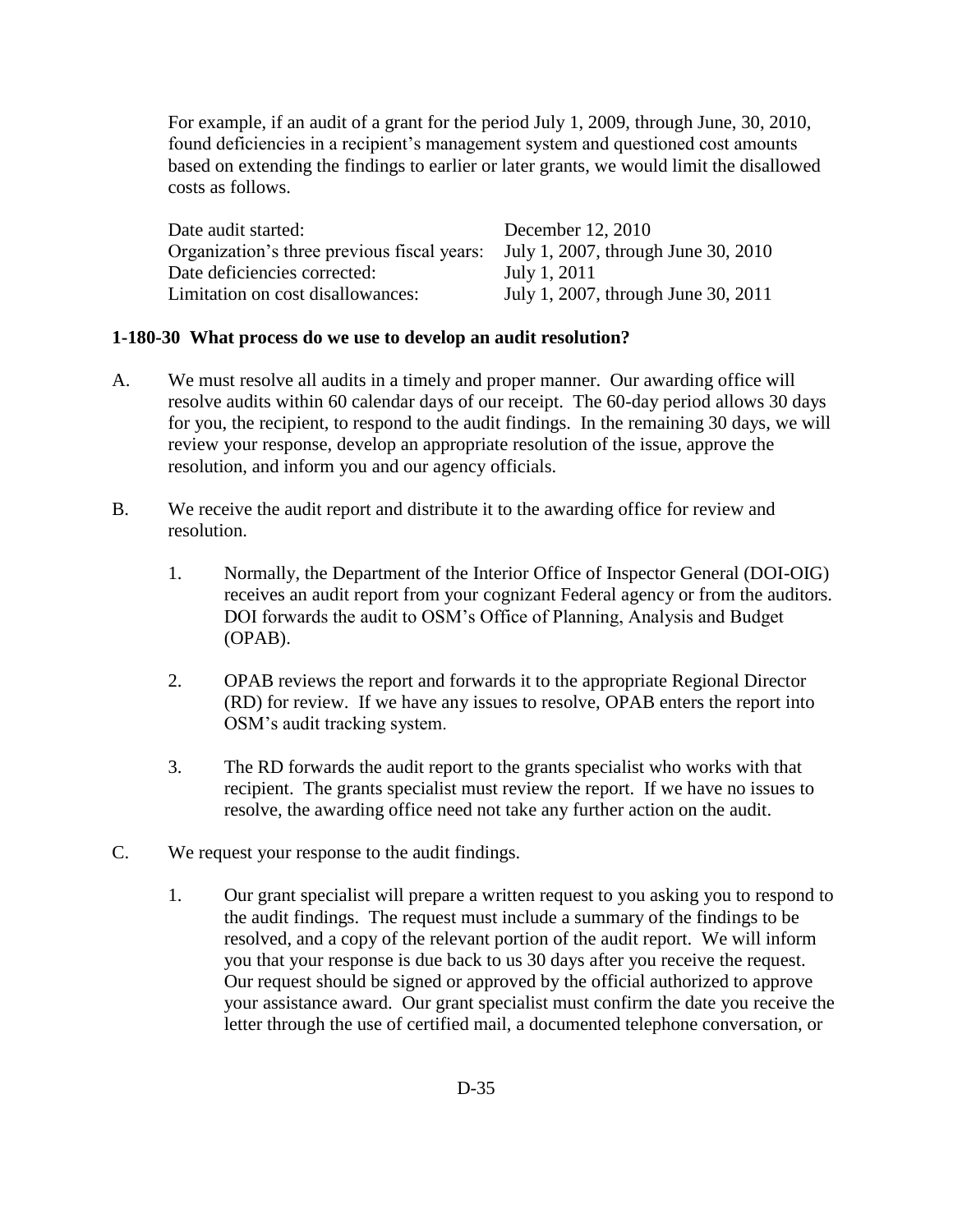other means. Our grant specialist will keep in contact with you throughout the 30 day response period and provide technical assistance as needed.

- 2. You may request an extension to the 30-day response deadline. Your request must be fully justified, with an explanation of the unusual circumstances which prevent your timely response. Your request must also include a schedule for the final response.
- 3. Our awarding office may choose to approve or disapprove your request. If our approval will delay resolution of the audit beyond the 60-day period, our grant specialist must notify OPAB of the reason for the extension and the new audit resolution due date.
- D. You respond to the audit findings in writing.
	- 1. Your audit response must state whether you concur or disagree with each finding or recommendation. If you concur, you should specify how and when you will implement corrections and system changes. If you concur that questioned costs should be disallowed, you must specify when you will pay back the funds for the disallowed costs.
	- 2. If you disagree with a finding or recommendation or questioned cost, you should justify your position and offer any alternative information or supporting documentation. You should send the response to our grants specialist.
- E. If you do not respond within the 30-day deadline, our grants specialist may proceed on the basis of the available information to recommend resolution actions and prepare the decision letter to be signed by our authorized official.
- F. We review your response.
	- 1. In evaluating your response, the standard we apply is whether the costs are allowable, documented, reasonable, and justified. Factors such as the good faith of the organization, successful accomplishment of program objectives, or your ignorance of requirements should not be used as a basis for allowing costs which are unallowable. Our awarding office is not authorized to waive collection of unallowable costs.
	- 2. The auditor's findings may have been based on estimates or statistical sampling of a few documents, with the findings projected to the total population. If you present an alternative sampling methodology or analysis, we may choose to accept it.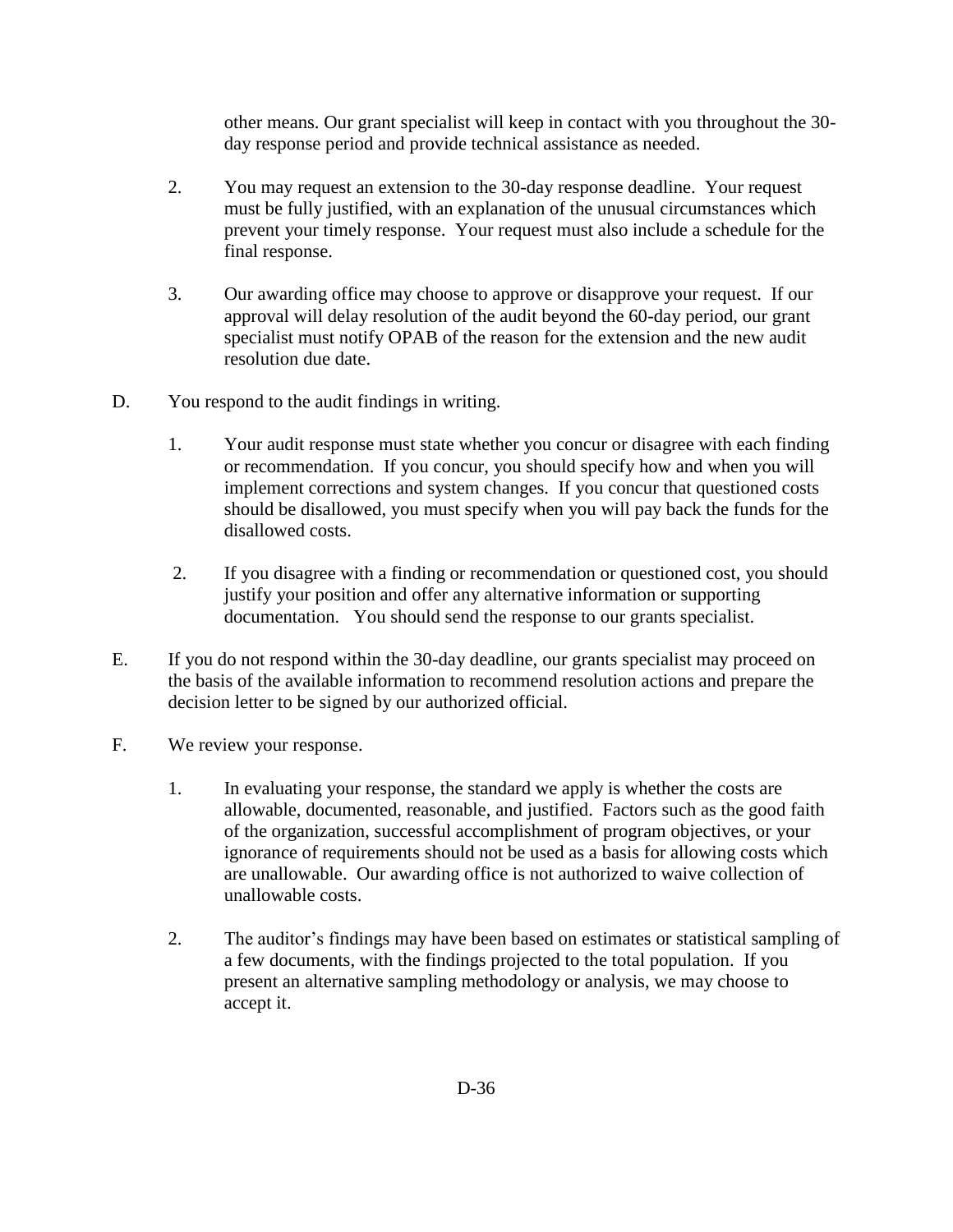- 3. If the auditor questioned costs because you failed to request advance agency approval, but we would have approved the action if you had requested it, the official who would have approved the request may allow the questioned costs.
- 4. If the information you submit is inadequate or inconclusive, our grant specialist may recommend disallowance of the entire questioned amount. Alternatively, our grant specialist may work with you to obtain more information.
- G. We may have meetings and discussions with you before we make audit decisions.
	- 1. If your response is inadequate, our grant specialist may contact you and request additional information or a revised response. Alternatively, the grant specialist or other staff may perform an on-site review of your records to acquire the needed information. However, the requirement for timely resolution of audits still applies. If these actions will result in a delay of audit resolution beyond the 60 day period, our grant specialist must notify OPAB of the reason for the delay and the new audit resolution due date.
	- 2. Our officials may need to meet with your officials to develop acceptable actions and schedules to resolve audit concerns or to design changes needed in procedures and systems. Written meeting notes must be kept. The decision letter resolving the audit must include agreements developed in these meetings.
	- 3. We have found that it is best to get your concurrence with all aspects of a proposed resolution before we make our decision. When possible, we will discuss any plan to require changes in your processes, or systems with you before we include it in our audit decision.
	- 4. If we decide to disallow costs, our awarding office will discuss with you how you will pay them. If appropriate, we will meet with you either before or after issuance of the decision letter to negotiate an extended payment plan for disallowed costs.

# <span id="page-3-0"></span>**1-180-40 How do we process our audit decision?**

- A. After full consideration of your responses and other pertinent information obtained, our grant specialist will recommend whether or not to allow any questioned costs, and what corrective actions we will require to resolve administrative findings. The official authorized to approve your assistance agreements must approve the resolution.
- B. We will document our audit decision and prepare a transmittal to send it to you.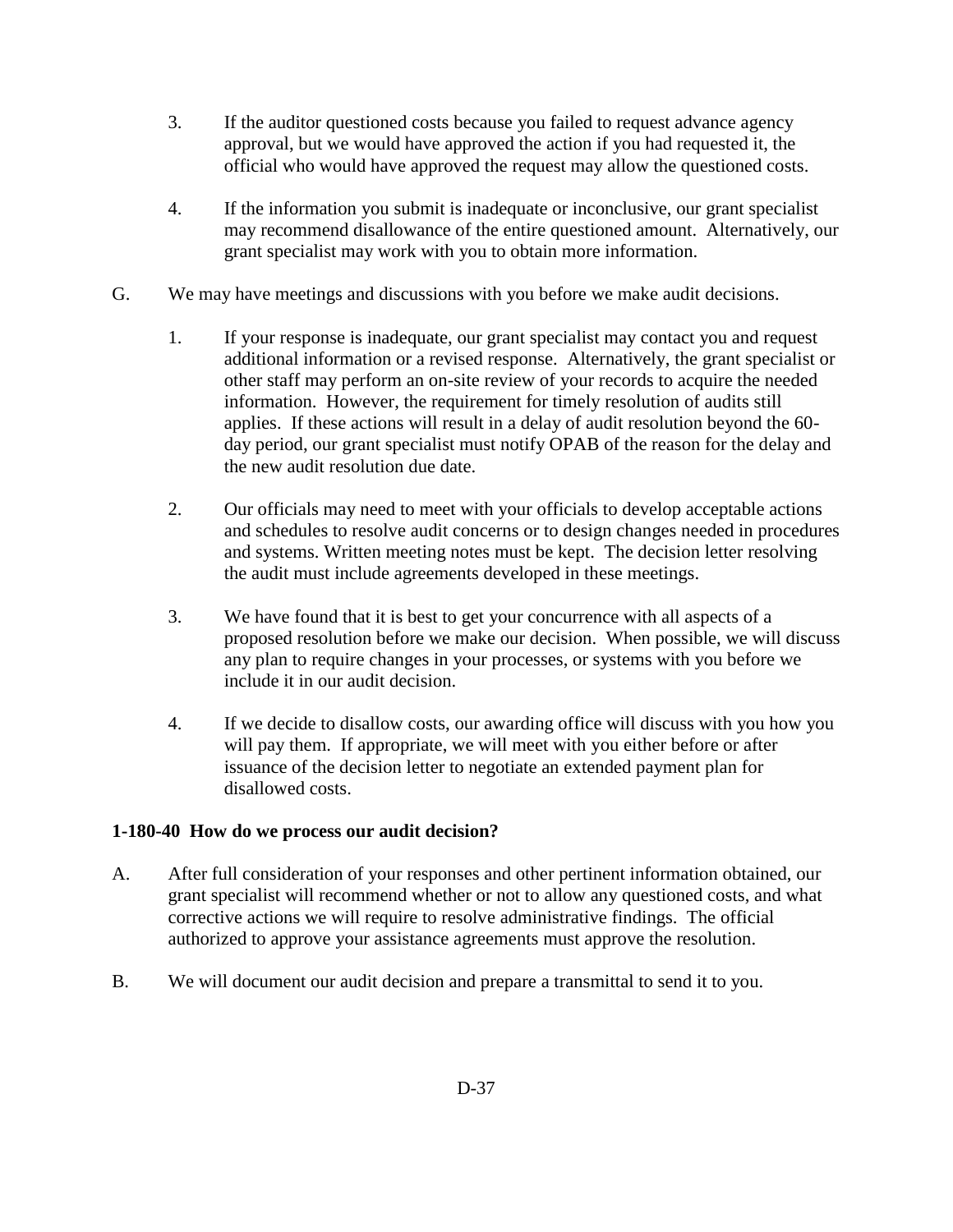- 1. Our awarding office will use the Audit Decision Form [\(Exhibit 1\)](#page-7-0) to document all decisions made to resolve the audit. Both our grant specialist and the official authorized to approve our assistance awards must approve the form. For each finding, the form will accomplish the following:
	- a. Summarize the initial audit report finding.
	- b. Summarize your response.
	- c. Summarize any discussion or any other pertinent factors.
	- d. State the final decision.
	- e. Identify any corrective actions to be taken by you and include the schedule to implement them.
	- f. Identify any follow-up reviews or actions we will be doing.
	- g. Identify total disallowed costs and include a plan for collecting them.
- 2. We will use a transmittal document to send the Audit Decision Form to you. [Exhibit 2](#page-8-0) is an outline of a sample letter. The transmittal is prepared by our grant specialist and approved by the official authorized to approve your assistance awards. Our transmittal will accomplish the following:
	- a. Identify the audit number.
	- b. Refer to the attached Audit Decision Form.
	- c. Specify payment procedure, address, and due date for any amounts owed. The due date should be 30 days after your receipt of the decision.
	- d. Identify any revised cost reports you must submit.
	- e. Summarize the appeal procedures you may use.
	- f. State that the resolution is final unless questioned by DOI OIG.
	- g. Identify an OSMRE contact for further assistance.
- C. We will distribute the Audit Decision Form and approved cover letter as follows.
	- 1. Send the approved Audit Decision Form and transmittal to you. Our grant specialist will confirm the date you receive them.
	- 2. Send the Audit Decision Form and transmittal to OPAB. They will send it to DOI-OIG for final approval of the resolution.
	- 3. If we must collect any disallowed costs, we will send the transmittal to our Division of Financial Management (DFM) for further action
	- 4. File the approved Audit Decision Form and transmittal in our awarding office. It should be filed in the audit resolution file as well as in the official file for each assistance agreement affected.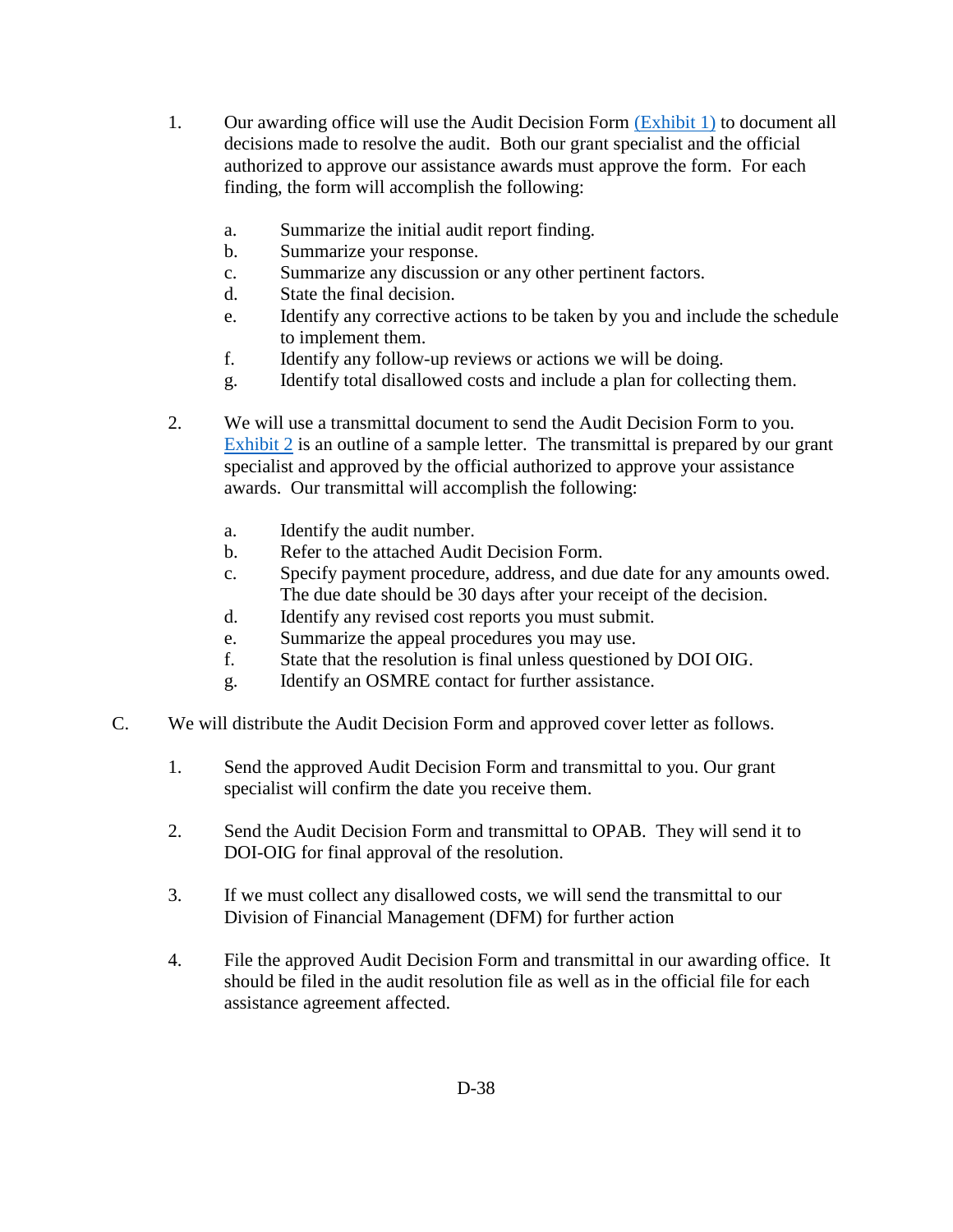- D If we disallow any costs, we will develop a written agreement with you confirming the payment plan that is included with the Audit Decision Form. Authorized officials of your organization and our awarding office must sign or approve the payment agreement. We must send a copy of the approved payment plan to DFM for collection. DFM will initiate collection proceedings according to the payment plan.
- E. If the audit decision calls for a follow-up review to confirm that corrective actions have been implemented, our grant specialist should schedule and perform the review as soon as feasible for the review topic. The grant specialist must notify the official authorized to sign our assistance awards and OPAB of the results of the follow-up review.
- F. Upon repayment of all identified disallowed costs and implementation of all required corrective actions, our awarding office must notify you and OPAB that the audit resolution is complete. OPAB must close out the audit in our audit tracking system.

## <span id="page-5-0"></span>**1-180-50 How can you appeal our audit decision?**

- A. If you do not concur with the awarding office's decision on an audit finding, whether fiscal, or administrative, you may appeal the decision to the RD of the appropriate region.
	- 1. You must send a formal appeal letter within 30 days after you receive the awarding office decision. Your appeal must include the reasons for contesting the audit decision and all information necessary for review of the appeal.
	- 2. Our RD should assign a coordinator for the audit appeal process. The coordinator should not have been involved in the initial decisions being appealed.
	- 3. The coordinator must provide you with written confirmation that we have received your appeal letter within three days of receipt.
	- 4. If you are appealing disallowed costs, the coordinator must notify DFM that you have filed an appeal. DFM will suspend collection procedures during the appeal, but late charges will continue to accrue.
	- 5. The coordinator should obtain comments on the appeal from our grant specialist, our authorized official who signed the initial audit decision, and from all other interested parties. The coordinator will provide to the RD all information needed to decide the appeal.
	- 6. The RD will make an initial decision on the appeal within 30 days of receiving your appeal. We will not send this initial decision to you. OPAB must concur with the decision before it becomes final. We should complete this coordination and review process within 30 days. Our final decision is due to you within 60 days of receiving your appeal.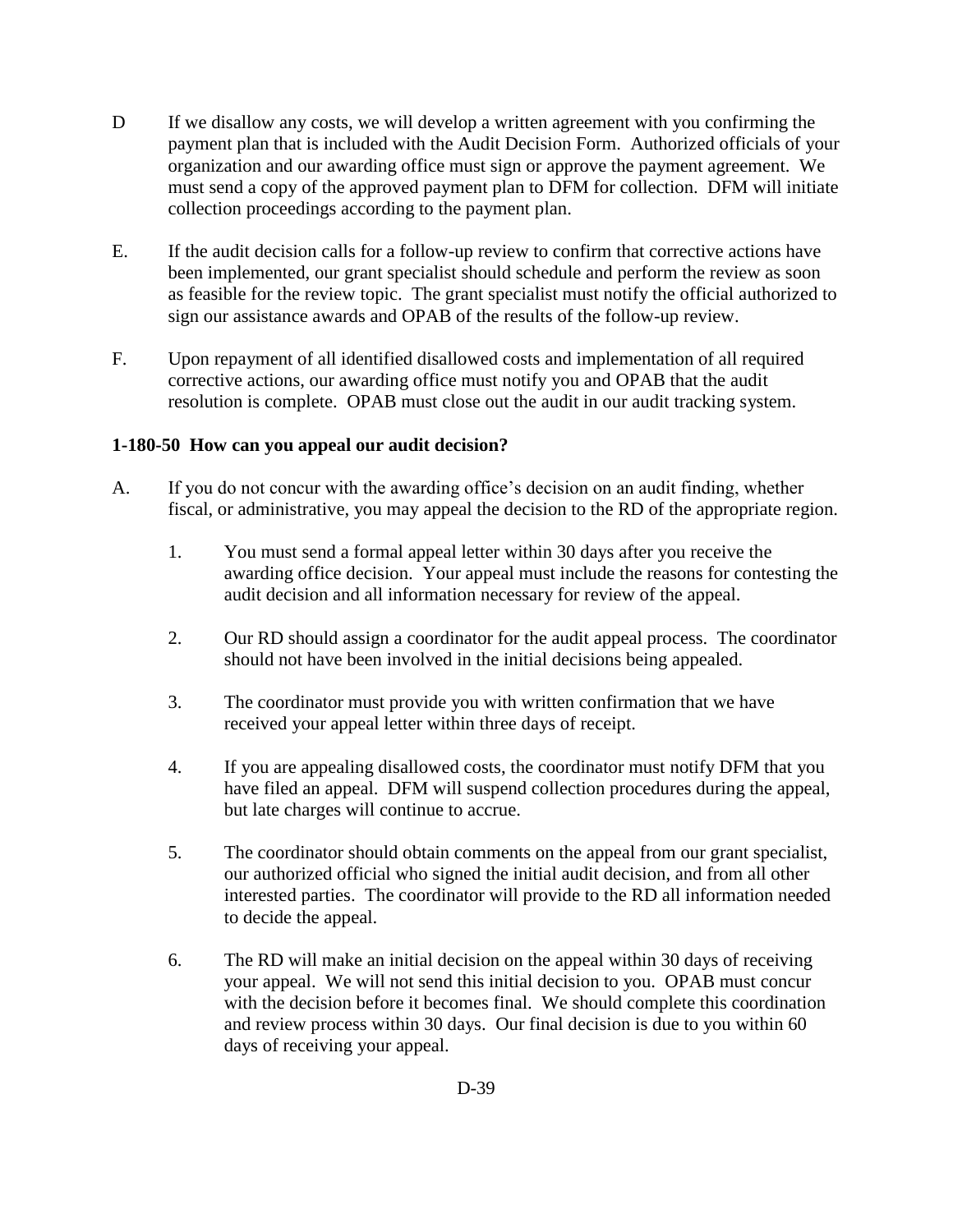- 7. If we cannot issue the final decision within 60 days of receiving your appeal, the appeal coordinator will notify you and OPAB of the reason for the delay, and the revised decision date.
- B. If you do not agree with the appeal decision, you may appeal the decision to the Director of OSMRE for final resolution.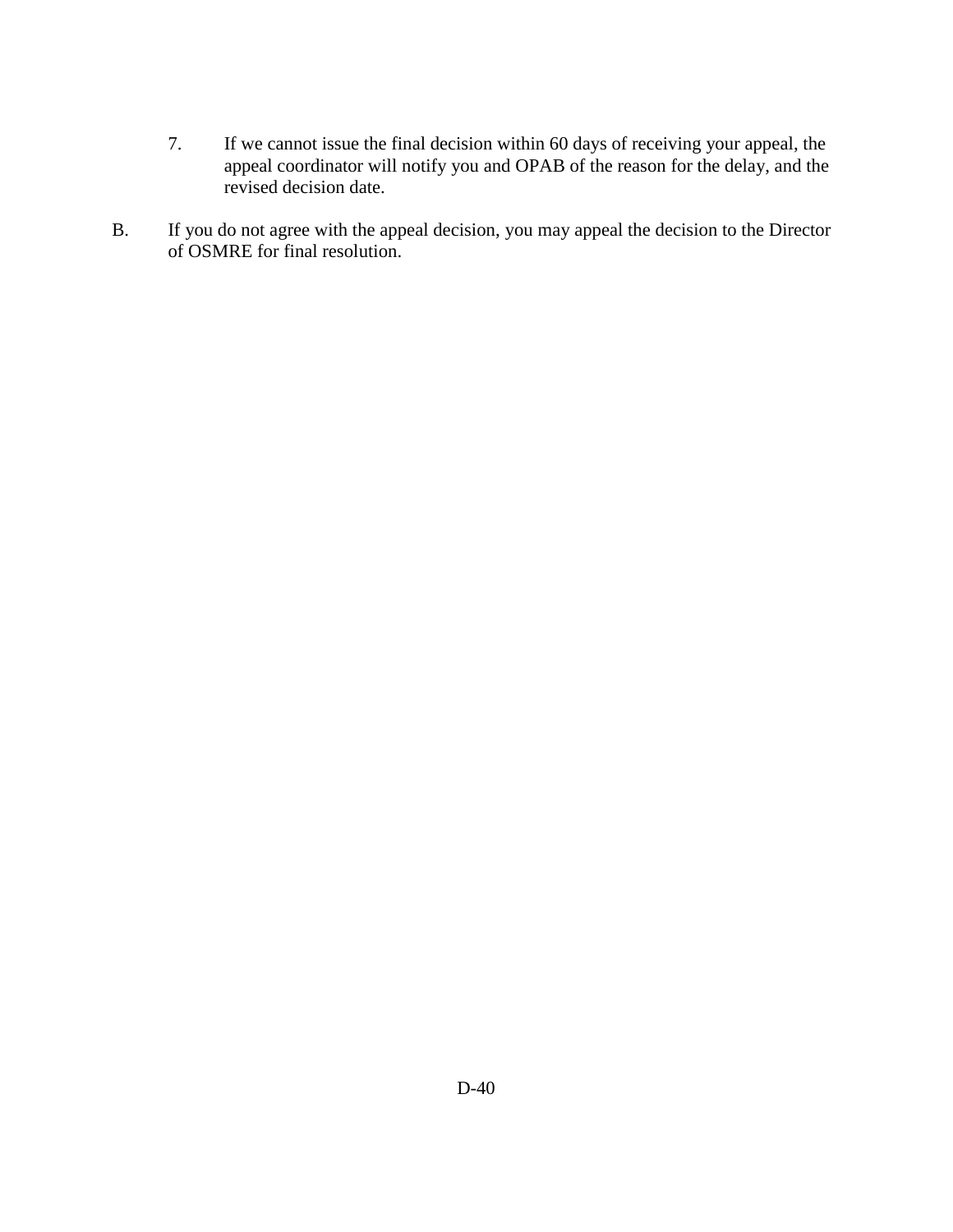# <span id="page-7-0"></span>**Exhibit 1**

# **Audit Decision Form**

- 1. Audit Control Number:
- 2. Recipient:
- 3. Audit findings resolved: *(For each audit finding resolved, show the finding number, the agreement number(s), the original finding, the amount of costs questioned, the recipient's response, the resolution decision, and the amount of costs disallowed. Use space "A" below for the first finding resolved, and add another letter for each additional finding. Expand this section or use additional pages as needed.)*

A.

4. Total amount of costs disallowed: \$

Collection plan: *(Fully describe all elements of plan, including schedule for payment(s).)*

5. Approvals

 $\overline{a}$ 

 $\overline{a}$ 

Grants Specialist:

Signature Date

Authorized Approving Official:

Signature Date